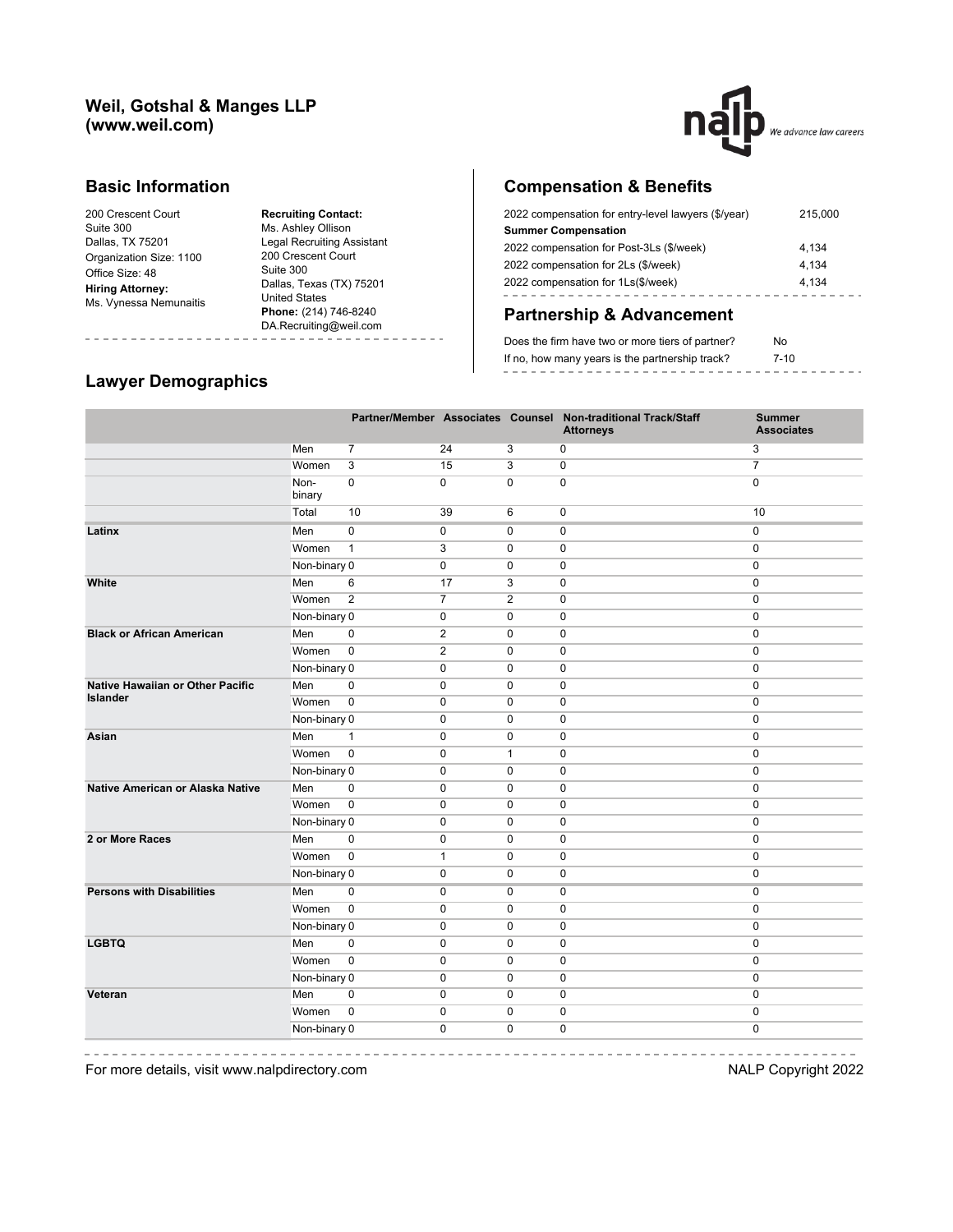

- - - - - - - - - -

-------------------------

## **Pro Bono/Public Interest**

| Miriam Buhl<br>Pro Bono Counsel<br>(212) 310-8056<br>miriam.buhl@weil.com                          |              |  |  |  |  |  |  |
|----------------------------------------------------------------------------------------------------|--------------|--|--|--|--|--|--|
| Is the pro bono information indicated here firm-wide or specific to one office?                    | Firm-wide    |  |  |  |  |  |  |
| % Firm Billable Hours last year                                                                    |              |  |  |  |  |  |  |
| Average Hours per Attorney last year                                                               | 80           |  |  |  |  |  |  |
| Percent of associates participating last year                                                      |              |  |  |  |  |  |  |
| Percent of partners participating last year                                                        |              |  |  |  |  |  |  |
| Percent of other lawyers participating last year                                                   |              |  |  |  |  |  |  |
| <b>Professional Development</b>                                                                    |              |  |  |  |  |  |  |
| Evaluations                                                                                        | Semi-annual  |  |  |  |  |  |  |
| Does your organization use upward reviews to evaluate and provide feedback to supervising lawyers? | Yes          |  |  |  |  |  |  |
| Rotation for junior associates between departments/practice groups?                                | Case-by-case |  |  |  |  |  |  |
| Is rotation mandatory?                                                                             | No           |  |  |  |  |  |  |
| Does your organization have a dedicated professional development staff?                            | <b>Yes</b>   |  |  |  |  |  |  |
| Does your organization have a coaching/mentoring program<br>Yes                                    |              |  |  |  |  |  |  |

Does your organization give billable hours credit for training time? No

# **HIRING & RECRUITMENT**

|                                            |                | <b>Began Work In</b>           |          |                                |            |
|--------------------------------------------|----------------|--------------------------------|----------|--------------------------------|------------|
| <b>LAWYERS</b>                             | 2020           | <b>Prior Summer Associates</b> | 2021     | <b>Prior Summer Associates</b> | 2022       |
| Entry-level                                | 5              | 5                              | 7        | 7                              | <b>TBD</b> |
| Entry-level (non-traditional track)        | 0              | $\Omega$                       | 0        | $\mathbf 0$                    | $\Omega$   |
| Lateral Partners                           | $\Omega$       | $\Omega$                       |          | $\mathbf 0$                    | <b>TBD</b> |
| Lateral Associates                         | 2              |                                | 8        | $\mathbf 0$                    | <b>TBD</b> |
| All Other Laterals (non-traditional track) | $\Omega$       | $\Omega$                       | 0        | $\mathbf 0$                    | $\Omega$   |
| Post-Clerkship                             | $\Omega$       | $\Omega$                       | $\Omega$ | $\mathbf 0$                    | <b>TBD</b> |
| LL.M.s (U.S.)                              | $\Omega$       | $\Omega$                       | $\Omega$ | $\mathbf 0$                    | <b>TBD</b> |
| $LL.M.s$ (non- $U.S.$ )                    | 0              | $\Omega$                       | 0        | $\mathbf 0$                    | $\Omega$   |
| <b>SUMMER</b>                              |                |                                |          |                                |            |
| Post-3Ls                                   | $\Omega$       | $\Omega$                       | 0        | $\overline{0}$                 | $\Omega$   |
| 2 <sub>ls</sub>                            | 8              | $\Omega$                       | 5        | $\mathbf 0$                    | 7          |
| 1 <sub>ls</sub>                            | $\overline{2}$ | 0                              | 4        | 0                              | 3          |

 $- - - -$ 

Number of 2021 Summer 2Ls considered for associate offers Number of offers made to summer 2L associates

General Hiring Criteria Weil seeks to hire applicants with outstanding academic and non-academic achievements, interpersonal skills and a commitment to excellence in the practice of law.

### **General Practice Areas**

| <b>GENERAL PRACTICE AREAS</b> | <b>EMPLOYER'S</b><br><b>PRACTICE</b><br><b>GROUP NAME</b> | NO. OF<br><b>PARTNERS/MEMBERS</b> | NO. OF<br><b>COUNSEL</b> | NO. OF<br><b>ASSOCIATES</b> | NO. OF<br><b>ENTRY-LEVEL</b><br><b>PLACEMENTS</b><br><b>IN THIS</b><br><b>PRACTICE</b><br><b>AREA LAST</b><br><b>YEAR</b> | NO. OF<br><b>NON-TRADITIONAL</b><br><b>TRACK/STAFF</b><br><b>ATTORNEYS</b> |
|-------------------------------|-----------------------------------------------------------|-----------------------------------|--------------------------|-----------------------------|---------------------------------------------------------------------------------------------------------------------------|----------------------------------------------------------------------------|
| <b>Business, Corporate</b>    | Banking & Finance                                         | - 2                               | 2                        | 10                          |                                                                                                                           |                                                                            |
| Litigation                    | Complex<br>Commercial<br>Litigation                       | 2                                 | 2                        | 8                           |                                                                                                                           |                                                                            |
| <b>Business, Corporate</b>    | Mergers &<br>Acquisitions                                 |                                   |                          | 4                           |                                                                                                                           |                                                                            |
| <b>Business, Corporate</b>    | Private Equity                                            | 4                                 |                          | 12                          |                                                                                                                           |                                                                            |